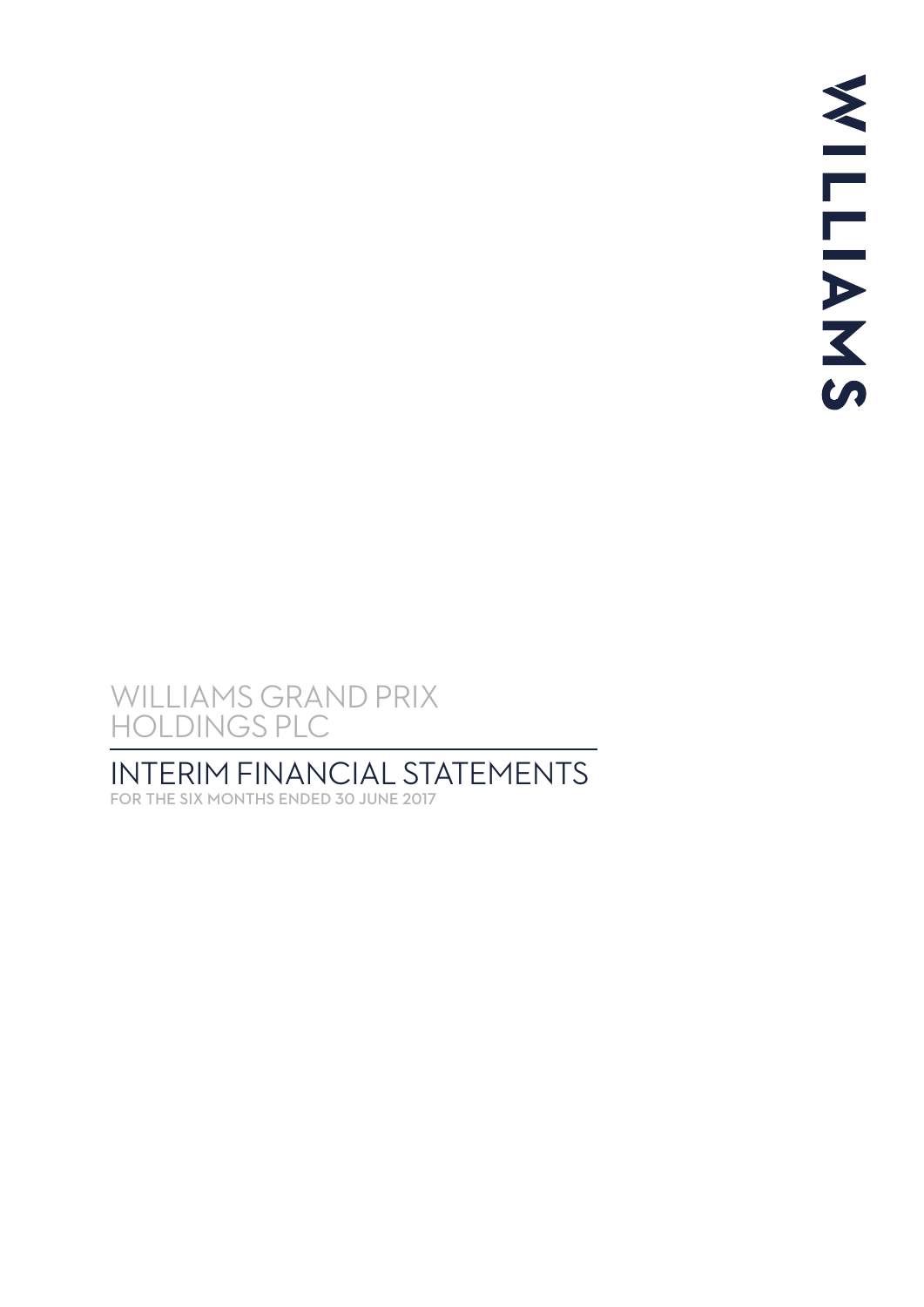INTERIM FINANCIAL STATEMENTS FOR THE SIX MONTHS ENDED 30 JUNE 2017 (REGISTRATION NUMBER: 07475805)

Williams Grand Prix Holdings PLC (WGPH, Ticker: WGF1) today announced the Group's interim results for the six months to 30 June 2017. WGPH is the holding company of the Williams group of companies, which includes Williams Grand Prix Engineering Limited.

Group revenue grew to £85.9m for the period, compared to £80.0m in the same period in 2016. EBITDA improved from a profit of £7.8m in 2016 to a profit of £10.4m in 2017. The Group generated operating free cash flow of £10.9m for the six-month period (2016: £13.0m).

The Formula One business generated revenues of £65.5m (2016: £51.3m), with an EBITDA of £10.1m (2016: £4.1m). Williams Advanced Engineering generated revenues of £19.9m (2016: £20.6m) with an EBITDA profit of £3.4m (2016: £3.5m).

Mike O'Driscoll, Group Chief Executive Officer, commented; "These results demonstrate our financial stability as a group, and represent a solid platform from which we can continue to develop our Formula One and advanced engineering operations.

"The Formula One business generated both increased revenues and profit versus the first half of 2016, largely driven by non-recurring one off items and the revenues associated with project work within that period. We are delighted to be celebrating our 40th year in Formula One during 2017, and we are confident that with recent additions to the team, coupled with investment in facilities we will accelerate our progress in the years ahead.

"We are pleased that Williams Advanced Engineering has consolidated its financial position, while simultaneously making further investments in its core capabilities. During the first half of this year we have secured government APC funding for a battery build programme and unveiled the FW-EVX, a groundbreaking lightweight electric vehicle platform concept, that showcases our state-of-the-art innovation and proprietary technology. Our growing reputation and

expanding customer base support our belief that we will continue to grow the business and create a sustainable and profitable future.

"We continue to face the cost pressures associated with our determination to enhance our Formula One performance and in growing Williams Advanced Engineering, however, we remain confident in our ability to meet these demands. Wider economic pressures and the evolving Formula One landscape will continue to impact our near-term results."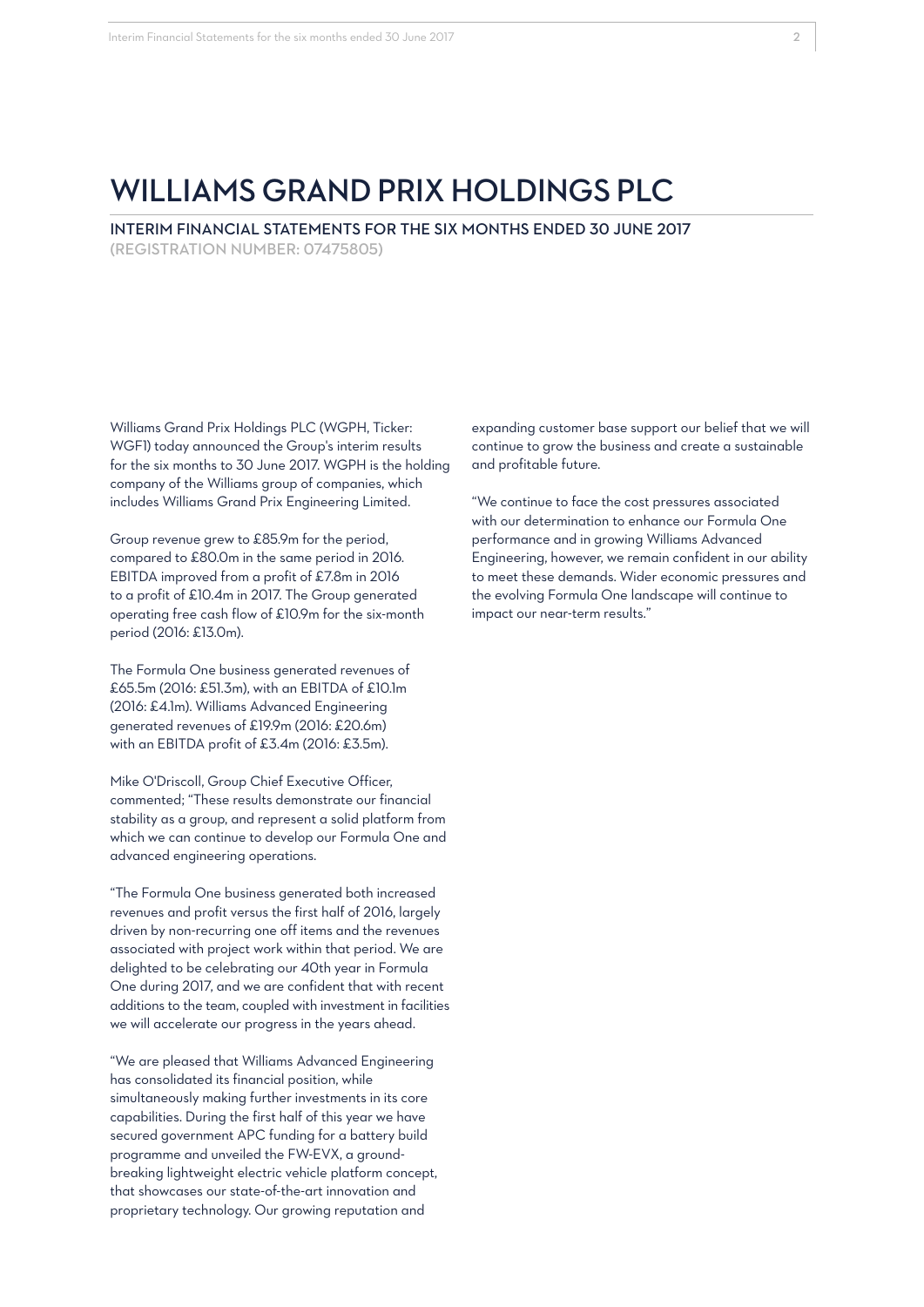CONDENSED CONSOLIDATED STATEMENT OF COMPREHENSIVE INCOME UNAUDITED RESULTS FOR THE SIX MONTHS ENDED 30 JUNE 2017

|                                                                        | <b>Note</b>    | 30 June 2017 | 30 June 2016 |
|------------------------------------------------------------------------|----------------|--------------|--------------|
|                                                                        |                | £000         | <b>COO3</b>  |
| Revenue                                                                | $\overline{2}$ | 85,869       | 79,983       |
| Cost of sales                                                          |                | (31,997)     | (28,921)     |
| Gross profit                                                           |                | 53,872       | 51,062       |
| Other operating charges                                                |                | (57,105)     | (55, 854)    |
| Other operating income                                                 | $\overline{2}$ | 12,904       | 7,482        |
| Group operating profit                                                 |                | 9,671        | 2,690        |
| Interest payable and similar charges                                   | 3              | (397)        | (498)        |
| Profit on ordinary activities before taxation                          |                | 9,274        | 2,192        |
| Tax on profit on ordinary activities                                   | 4              |              |              |
| Profit on ordinary activities after taxation                           |                | 9,274        | 2,192        |
| Profit for the period attributable to members of<br>the parent company |                | 9,274        | 2,192        |
| Total comprehensive income for the period                              |                | 9,274        | 2,192        |
| Earnings per share                                                     |                |              |              |
| Basic earnings per share (pence)                                       | 5              | 96.10        | 22.72        |
| Diluted earnings per share (pence)                                     | 5              | 94.01        | 22.05        |

These unaudited results are derived entirely from continuing operations.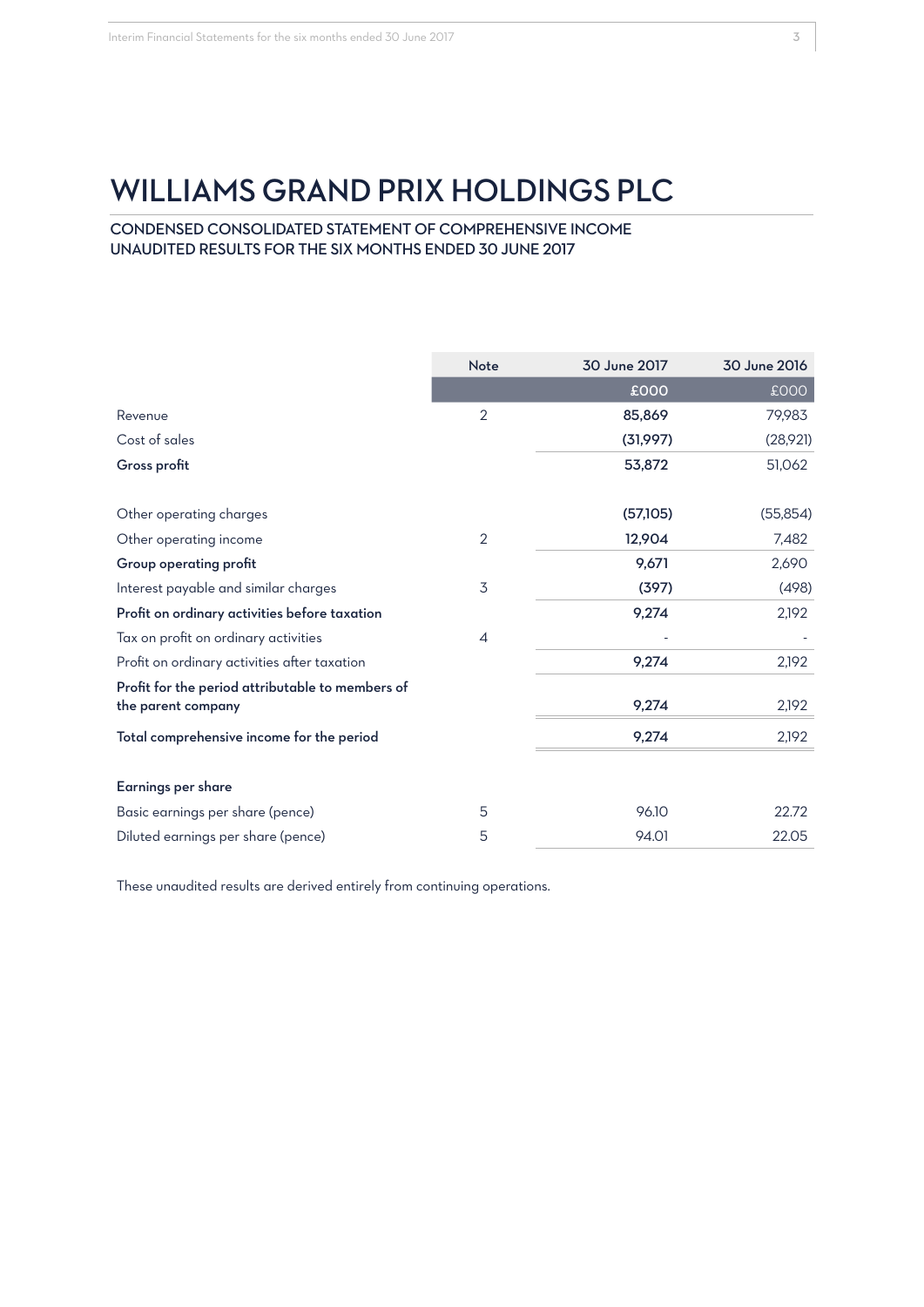CONDENSED CONSOLIDATED STATEMENT OF FINANCIAL POSITION UNAUDITED RESULTS FOR THE SIX MONTHS ENDED 30 JUNE 2017

|                                                         | Note | 30 June 2017 | 31 December 2016 |
|---------------------------------------------------------|------|--------------|------------------|
|                                                         |      | £000         | £000             |
| <b>Fixed assets</b>                                     |      |              |                  |
| Intangible assets                                       | 6    | 1,183        | 1,102            |
| Heritage assets                                         | 7    | 21,483       | 21,708           |
| Tangible assets                                         | 8    | 42,978       | 44,275           |
|                                                         |      | 65,644       | 67,085           |
| <b>Current assets</b>                                   |      |              |                  |
| Stocks                                                  |      | 2,911        | 1,201            |
| Debtors                                                 |      | 54,280       | 60,445           |
| Cash at bank and in hand                                |      | 333          | 31               |
|                                                         |      | 57,524       | 61,677           |
| Creditors: amounts falling due within one year          |      | (72, 653)    | (86, 647)        |
| Net current liabilities                                 |      | (15, 129)    | (24,970)         |
| Total assets less current liabilities                   |      | 50,515       | 42,115           |
| Creditors: amounts falling due after more than one year |      | (9,384)      | (10,648)         |
| Net assets                                              |      | 41,131       | 31,467           |
| <b>Capital and reserves</b>                             |      |              |                  |
| Called up share capital                                 |      | 500          | 500              |
| Revaluation reserve                                     |      | 21,033       | 21,258           |
| Other reserves                                          |      | 1,447        | 1,057            |
| Retained earnings                                       |      | 18,151       | 8,652            |
| <b>Total equity</b>                                     |      | 41,131       | 31,467           |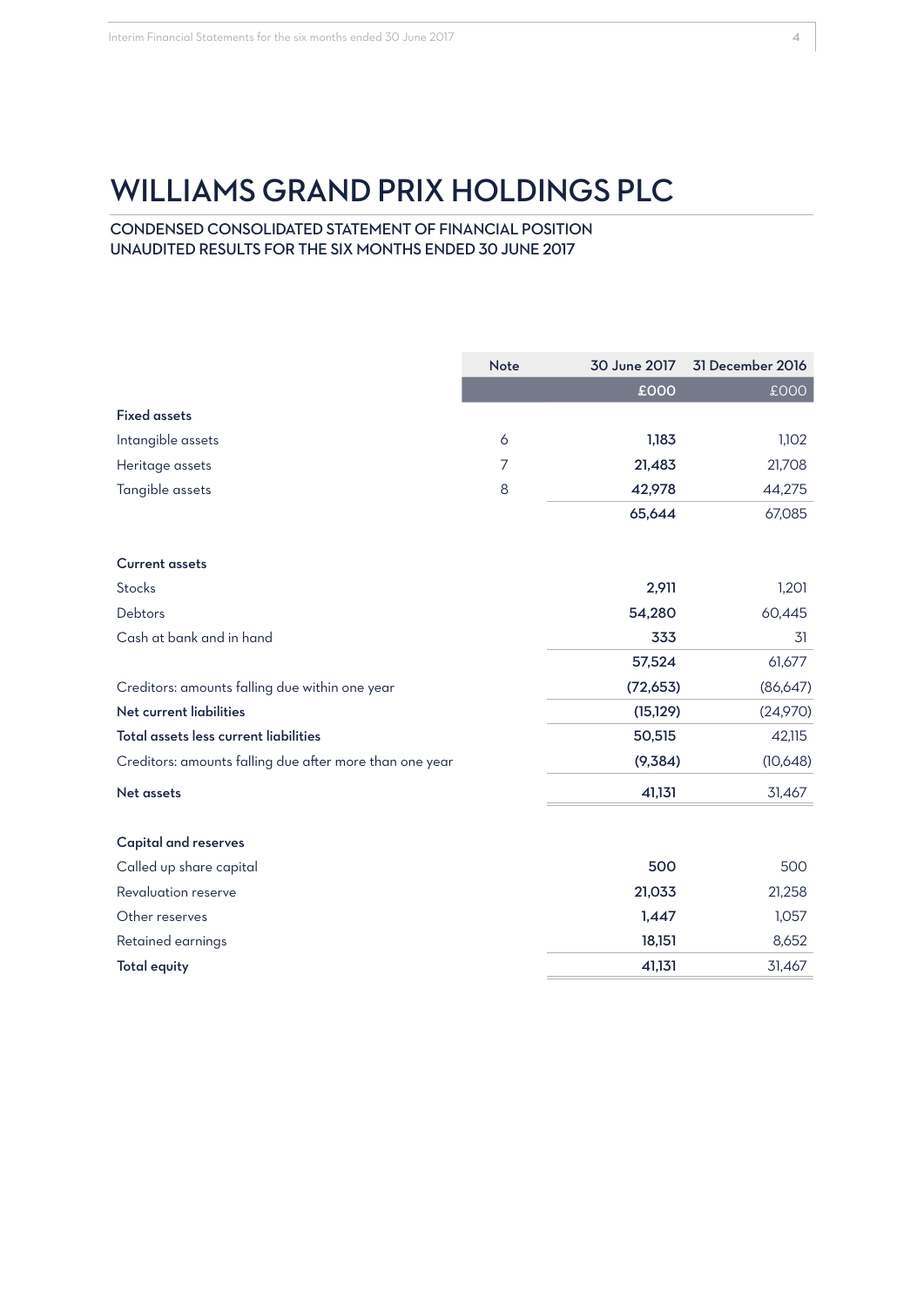CONDENSED CONSOLIDATED STATEMENT OF CHANGES IN EQUITY UNAUDITED RESULTS FOR THE SIX MONTHS ENDED 30 JUNE 2017

|                                              | Called up<br>share capital | Revaluation<br>reserve | Other<br>reserves | Retained<br>earnings | <b>Total equity</b> |
|----------------------------------------------|----------------------------|------------------------|-------------------|----------------------|---------------------|
|                                              | £000                       | £000                   | £000              | £000                 | <b>COO3</b>         |
| Balance as at 1 January 2016                 | 500                        | 22,046                 | 500               | 1,961                | 25,007              |
| Profit for the period                        |                            |                        |                   | 2,192                | 2,192               |
| Total comprehensive income for<br>the period |                            |                        |                   | 2,192                | 2,192               |
| Share-based payment<br>transactions          |                            |                        | 531               |                      | 531                 |
| Realisation of profit on revalued<br>assets  |                            | (50)                   |                   | 50                   |                     |
| Balance as at 30 June 2016                   | 500                        | 21,996                 | 1,031             | 4,203                | 27,730              |
| Balance as at 1 January 2017                 | 500                        | 21,258                 | 1,057             | 8,652                | 31,467              |
| Profit for the period                        |                            |                        |                   | 9,274                | 9,274               |
| Total comprehensive income for<br>the period |                            |                        |                   | 9,274                | 9,274               |
| Share-based payment<br>transactions          |                            |                        | 390               |                      | 390                 |
| Realisation of profit on revalued<br>assets  |                            | (225)                  |                   | 225                  |                     |
| Balance as at 30 June 2017                   | 500                        | 21,033                 | 1,447             | 18,151               | 41,131              |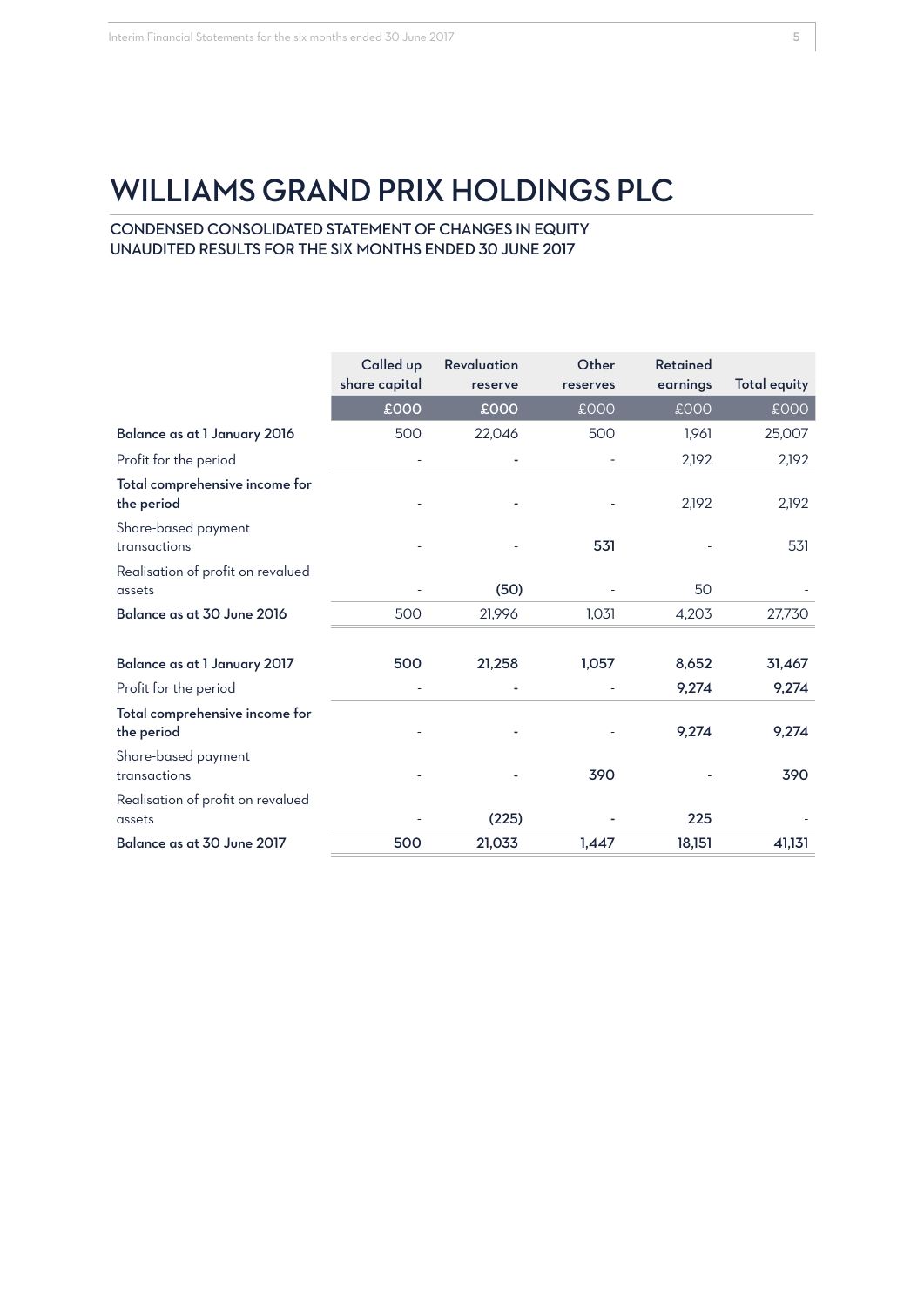# CONDENSED CONSOLIDATED STATEMENT OF CASH FLOWS UNAUDITED RESULTS FOR THE SIX MONTHS ENDED 30 JUNE 2017

|                                                                    | <b>Note</b> | 30 June 2017 | 30 June 2016 |
|--------------------------------------------------------------------|-------------|--------------|--------------|
|                                                                    |             | £000         | £000         |
| Net cash inflow from operating activities                          | 9           | 12,178       | 17,391       |
| <b>Investing activities</b>                                        |             |              |              |
| Payments to acquire fixed assets                                   |             | (1,730)      | (4,585)      |
| Receipts from the sale of fixed assets                             |             | 470          | 161          |
| Net cash flow from investing activities                            |             | (1, 260)     | (4, 424)     |
| <b>Financing activities</b>                                        |             |              |              |
| Interest paid                                                      |             | (397)        | (498)        |
| Repayment of loans and borrowings                                  |             | (11,061)     | (770)        |
| Repayment of capital element of finance leases<br>and HP contracts |             | (157)        | (169)        |
| Net cash flow from financing activities                            |             | (11,615)     | (1,437)      |
| (Decrease)/increase in cash and cash equivalents                   |             | (697)        | 11,530       |
| Cash and cash equivalents at I January                             |             | (1,961)      | 1,036        |
| Cash and cash equivalents at 30 June                               |             | (2,658)      | 12,566       |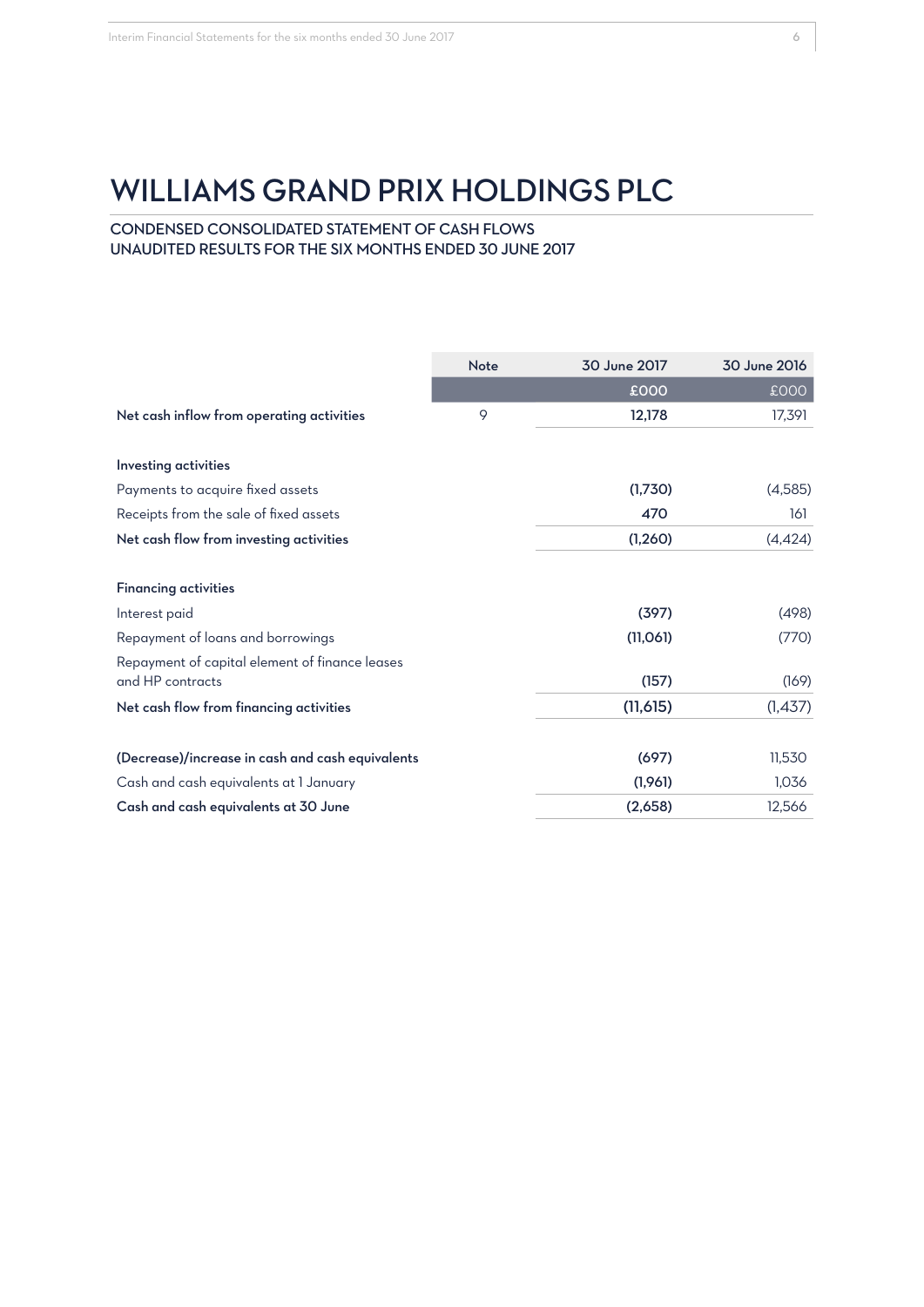# **NOTES TO THE FINANCIAL STATEMENTS**

#### 1. BASIS OF PREPARATION

The Group's interim financial statements have been prepared in compliance with United Kingdom accounting standards, including FRS 104, and under the historical cost convention modified to include the revaluation of heritage assets and the recognition of certain financial assets and liabilities measured at fair value.

The financial statements are prepared in sterling, which is the functional currency of the Group.

The financial information set out in this report does not constitute the Group's statutory accounts for the year ended 31 December 2016 but is derived from those accounts. Statutory accounts for 2016 have been delivered to the registrar of companies. The auditor has reported on those accounts; their reports were (i) unqualified, (ii) did not include a reference to any matters to which the auditor drew attention by way of emphasis without qualifying their report and (iii) did not contain a statement under section 498 (2) or (3) of the Companies Act 2006.

#### GOING CONCERN

The Directors believe that the Group retains its position as a leader in high performance engineering. The Group's global profile, together with its ability to innovate and diversify, provide it with firm foundations for ongoing success, even in an adverse economic climate.

The Group's profit for the period was £9.3 million (2016: £2.2 million). As at 30 June 2017 the Group had net assets of £41.1 million (31 December 2016: £31.5 million) and net current liabilities of £15.1 million (31 December 2016: £25.0 million).

The Group's revenue from its Formula One activities is derived from sponsorship and commercial rights income. This means that in common with all other Formula One racing teams, the timing and amount of significant elements of the Group's cash flows can be variable and difficult to predict accurately. Historically, sponsorship contract activity was complete before the

start of the race season, however the increasing profile of both Williams Martini Racing and Formula One in general means that there remains scope for further sponsorship contracts to be agreed throughout the year.

Revenue is also earned through the Group's advanced engineering activities which represents the Group's commercial exploitation of its brand and intellectual property. WAE seeks to build on the existing customer base by securing additional contracts for goods and consultancy services with blue chip partners and is making positive progress in this regard.

The Board has reviewed cash flow forecasts for the twelve months from 26 September 2017. These forecasts only include sponsorship revenue which is already contracted, estimates of other income and expenses and cash outflows due to loan repayments due within the next twelve months. The Directors have reviewed the Group's plans to meet obligations as they fall due and are satisfied at the current time that these plans are appropriate and adequate. The Group has considerable other assets which could be sold or used as security for other fundraising.

The cash flows take into account the assumption that the £11m term loan with HSBC, due for repayment in December 2017, will be settled through the sale of a plot of land for £8m which is due to complete shortly subject to final exchange of contracts. The Group has agreed with its lenders that the remaining £3m will be added to the existing facilities also with HSBC and therefore not due for repayment within the next twelve months. HSBC has given verbal assurances that, if the land sale is delayed further, the term loan will be extended a further twelve months to December 2018. The Directors believe that the Group's borrowing facilities and anticipated future cash inflows from operations will provide adequate funding for the next twelve months, including meeting existing debt covenant conditions. The Directors are satisfied that specific actions can be taken if required, including but not limited to the sale of assets already earmarked for disposal or the renegotiation of the Group's borrowings in order to ensure that the Group's obligations are met as they fall due.

The Group is well placed to manage business risk effectively and the Board reviews the Group's performance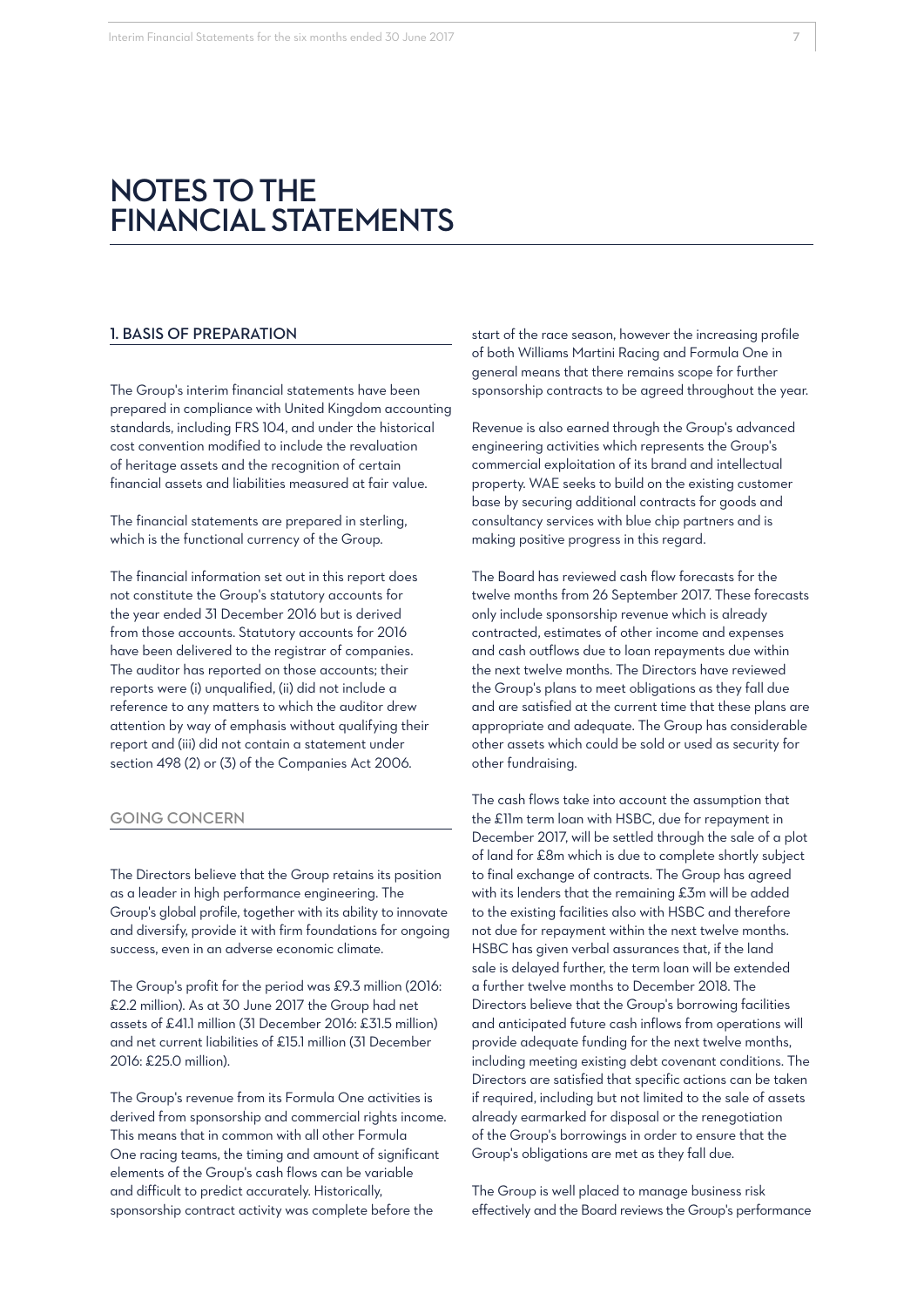against budgets and forecasts on a regular basis and is satisfied that the Group is performing in line with expectations.

The Directors therefore have a reasonable expectation that the Group has adequate resources to continue in operational existence for the foreseeable future. Thus they continue to adopt the going concern basis of accounting in the preparation of accounts.

#### JUDGEMENTS AND KEY SOURCES OF ESTIMATION UNCERTAINTY

The preparation of financial statements requires management to make judgements, estimates and assumptions that affect the amounts reported for assets and liabilities as at the balance sheet date and the amounts reported for revenues and expenses during the period. However, the nature of estimation means that actual outcomes could differ from those estimates. The following judgements (apart from those involving estimates) have had the most significant effect on the amounts recognised in the financial statements.

#### REVENUE RECOGNITION FOR WILLIAMS ADVANCED ENGINEERING CONTRACTS

The Group enters into long term contracts to deliver advanced engineering services to customers. These contracts may have a fixed price and extend across a significant period of time. Revenue from these contracts is recognised when the outcome of the contract can be estimated reliably and the relevant services have been performed. Performance is measured by reference to the costs that have been incurred to date as a percentage of the total expected costs for the contract. The revenue recognised could be impacted by future changes in delivery or contract costs that were not considered when the completion of the contract was assessed.

# TANGIBLE FIXED ASSETS

The depreciation charge for the period is derived after determining an estimate of an asset's expected useful life. Expected useful lives are considered when assets are acquired, and at the end of each period an assessment is made for any indicators that would suggest that these values have changed.

#### HERITAGE ASSETS

Heritage assets are revalued every five years. The valuation has been performed by a specialist looking at the cars individually, considering the value inherent in the provenance attached, as well as looking at sales values for similar vehicles where possible. Changes in market conditions could result in a revision to the values that can be attributed to these assets.

#### TAXATION

The Group claims Research and Development Expenditure Credits ("RDEC") in respect of its research and development expenditure. The Group recognises the value of the RDEC net of tax as other income in the period in which the underlying research and development expenditure was incurred based on an estimate of the expected recovery.

#### SIGNIFICANT ACCOUNTING POLICIES

#### REVENUE

The Group principally earns revenue through sponsorship, commercial rights and engineering services.

Where sponsorship arrangements provide the sponsor with multiple deliverables, contractual revenues are allocated to each deliverable based on the relative fair value of the separate components. The majority of sponsorship revenue is recognised evenly over the course of the year. Where sponsors make payment other than in cash, revenue is recognised based on the fair value of the goods or services received or the fair value of the services provided. Where these amounts cannot be reliably estimated, no revenue is recognised.

Commercial rights revenues in relation to performance in the Constructors' Championship are based on performance in the preceding season. This revenue is recognised across the period of the Constructors' Championship. Other commercial rights revenue is recognised as the respective rights are delivered to the customer.

Engineering service revenue is often related to long term contracts which may have fixed pricing and multiple deliverables. Where the outcome of a transaction can be estimated reliably, revenue associated with the transaction is recognised in the income statement by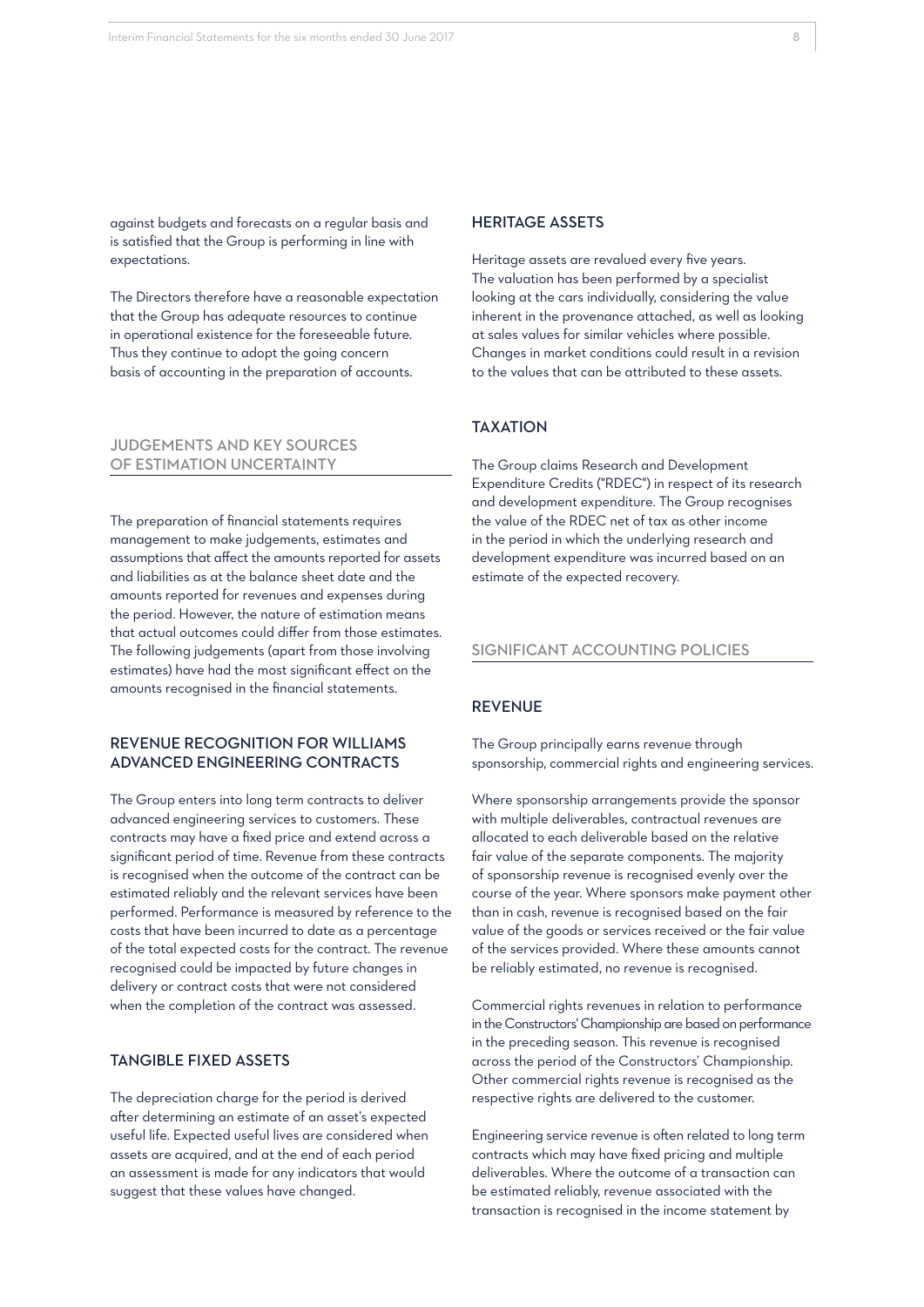reference to the stage of completion at the period end. Where the costs of delivering a contract are expected to exceed the revenue from the contract, the loss is recognised immediately.

# GOVERNMENT GRANTS

Grant income is recognised using the accrual method and included within other operating income.

#### RESEARCH AND DEVELOPMENT

The Group is heavily committed to research and development activities so as to maintain its position as a world leader in motor sport and advanced engineering. All expenditure on research and development is expensed as incurred.

The Group claims Research and Development Expenditure Credits ("RDEC") in respect of its research and development expenditure. The Group recognises the value of the RDEC net of tax as other income in the period in which the underlying research and development expenditure was incurred. The net RDEC receivable is recognised within other debtors.

#### INVESTMENTS

Investments in subsidiary companies are held at cost less accumulated impairment losses.

# HERITAGE ASSETS

The Group maintains a collection of historic Formula One cars and other vehicles of significance to the Group. These assets are held on the balance sheet at valuation. The valuation has been performed by a specialist looking at the cars individually, considering the value inherent in the provenance attached (e.g. championship winning cars), as well as looking at sales values for similar vehicles where possible. Assets are revalued every five years and gains and losses are recognised in other comprehensive income. Formula One racing cars and other vehicles retained at the end of each season are initially recorded as heritage assets with a value of £50,000 up until a revaluation takes place.

#### PROPERTY, PLANT AND EQUIPMENT

All property, plant and equipment is initially recorded at cost. Depreciation is calculated so as to write off the cost of an asset, over the useful economic life of that asset as shown below.

Assets classified as plant, wind tunnel, pit & motor vehicles and computer hardware are presented as plant and machinery assets in the notes to the accounts. A nil depreciation rate is provided in respect of freehold land. No depreciation is charged during the period of construction. Assets in the course of construction are stated at cost and are not depreciated until they are available for use. Upon completion of construction, such assets will be transferred to appropriate asset categories and depreciated accordingly.

| Asset class           | Depreciation method and rate            |
|-----------------------|-----------------------------------------|
| Freehold buildings    | 50 years straight-line                  |
| Plant                 | 6 years straight-line                   |
| Wind tunnel           | Between 8 and 25 years<br>straight-line |
| Pit & motor vehicles  | 3 years straight-line                   |
| Computer hardware     | 3 years straight-line                   |
| Fixtures and fittings | 6 years straight-line                   |

### INTANGIBLE ASSETS

Intangible assets comprise software which is initially recorded at cost. Amortisation is calculated so as to write off the cost of an asset over a useful economic life of three years.

#### STOCK AND WORK IN PROGRESS

Stock and work in progress are valued at the lower of cost and net realisable value, after due regard for obsolete and slow moving stocks. Net realisable value is based on selling price less anticipated costs to completion and selling costs. Cost includes all direct costs and an appropriate proportion of fixed and variable overheads.

## LEASING AND HIRE PURCHASE COMMITMENTS

Assets held under finance leases, which are leases where substantially all the risks and rewards of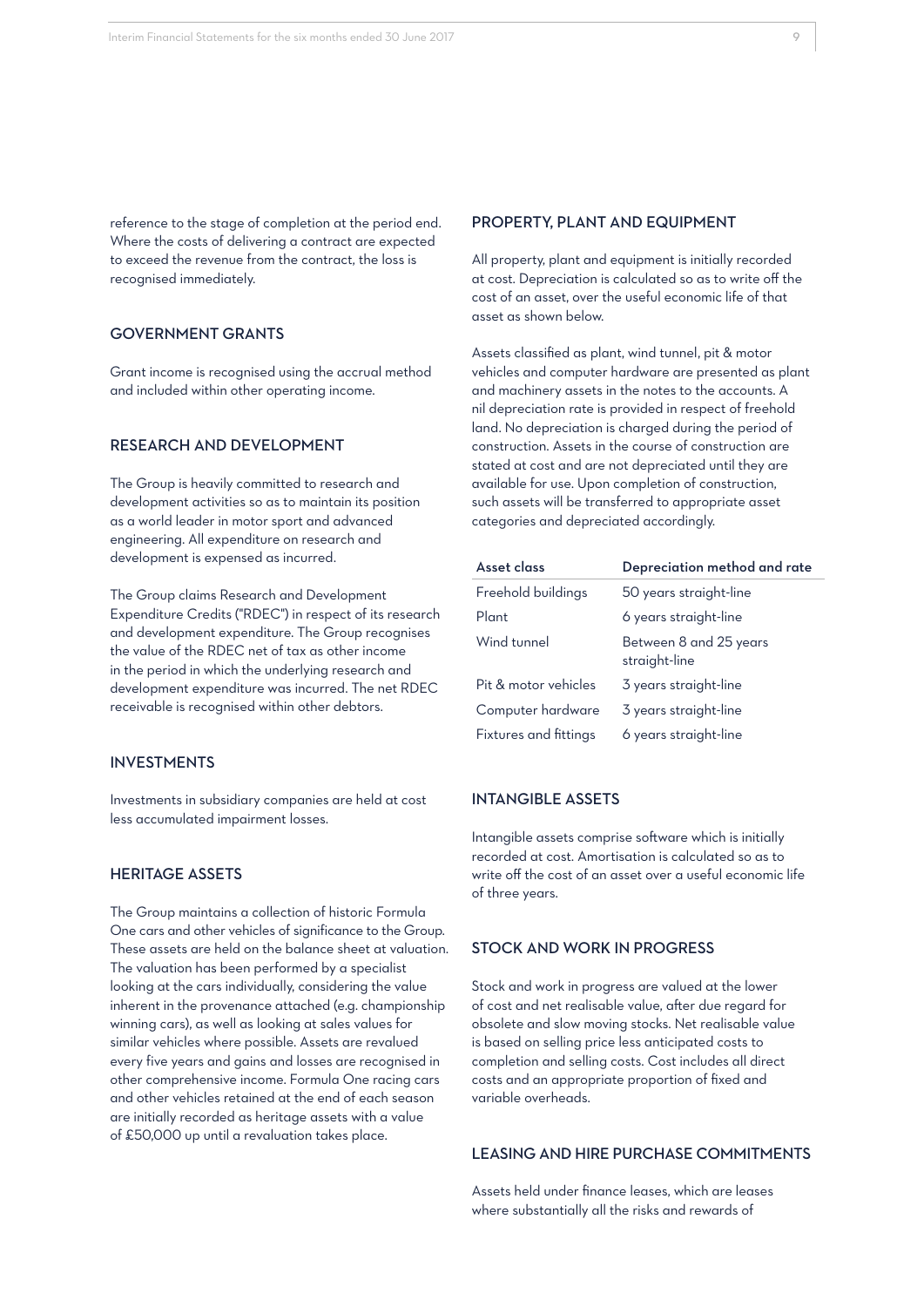ownership of the asset have passed to the Group, and hire purchase contracts are capitalised in the balance sheet and depreciated over the shorter of the lease term and asset's useful lives. A corresponding liability is recognised for the lower of the fair value of the leased asset and the present value of the minimum lease payments in the balance sheet. Lease payments are apportioned between the reduction of the lease liability and finance charges so as to achieve a constant rate of interest on the remaining balance of the liability.

Rentals payable under operating leases are recognised as an expense on a straight line basis over the lease term.

## EQUITY-BASED COMPENSATION

The Group issues equity-settled share-based payments to certain employees. Equity-settled share-based payments are measured at fair value at the date of grant, using observable market data. The fair value determined at the grant date of the equity-settled share-based payments is expensed on a straight-line basis over the vesting period, based on the Group's estimate of the shares that will eventually vest, with a corresponding entry in equity.

### DERIVATIVE FINANCIAL INSTRUMENTS

The Group uses forward foreign currency contracts to reduce exposure to foreign exchange rates. Derivative financial instruments are initially measured at fair value on the date at which the derivative contract is entered into and are subsequently measured at fair value through profit or loss. Derivatives are carried as assets when the fair value is positive and as liabilities when the fair value is negative. The fair value of the forward contracts is calculated by reference to current forward exchange contracts with similar maturity profiles.

#### TRADE PAYABLES AND RECEIVABLES

Trade payables and trade receivables are not interest bearing and are payable or receivable within one year. They are recorded at their nominal value less any allowance for estimated irrecoverable amounts. Any losses arising from impairment are recognised in the income statement.

#### BANK BORROWINGS AND OVERDRAFTS

Interest bearing loans and overdrafts are initially measured at fair value (which is equal to cost at inception), and are subsequently measured at amortised cost, using the effective interest rate method. Any difference between the proceeds net of transaction costs and the amount due on settlement of borrowings is recognised over the term of the borrowing.

#### FOREIGN CURRENCY

Monetary assets and liabilities denominated in foreign currencies are translated into sterling at rates of exchange ruling at the balance sheet date. Transactions in foreign currencies are translated into sterling at the rate of exchange prevailing at the transaction date. All profits and losses on exchange are recognised within the statement of comprehensive income.

#### **PENSIONS**

The Group operates a defined contribution pension scheme. The pension costs charged in the financial statements represent the contributions payable by the Group during the period. The Group does not operate any defined benefit retirement arrangements.

#### TREASURY SHARES

Treasury shares held by the Employee Benefit Trust are classified in capital and reserves and recognised at cost. Consideration received for the sale of such shares is also recognised in equity, with any difference between the proceeds from sale and the original cost taken to retained earnings. No gain or loss is recognised on the purchase, sale, issue or cancellation of equity shares.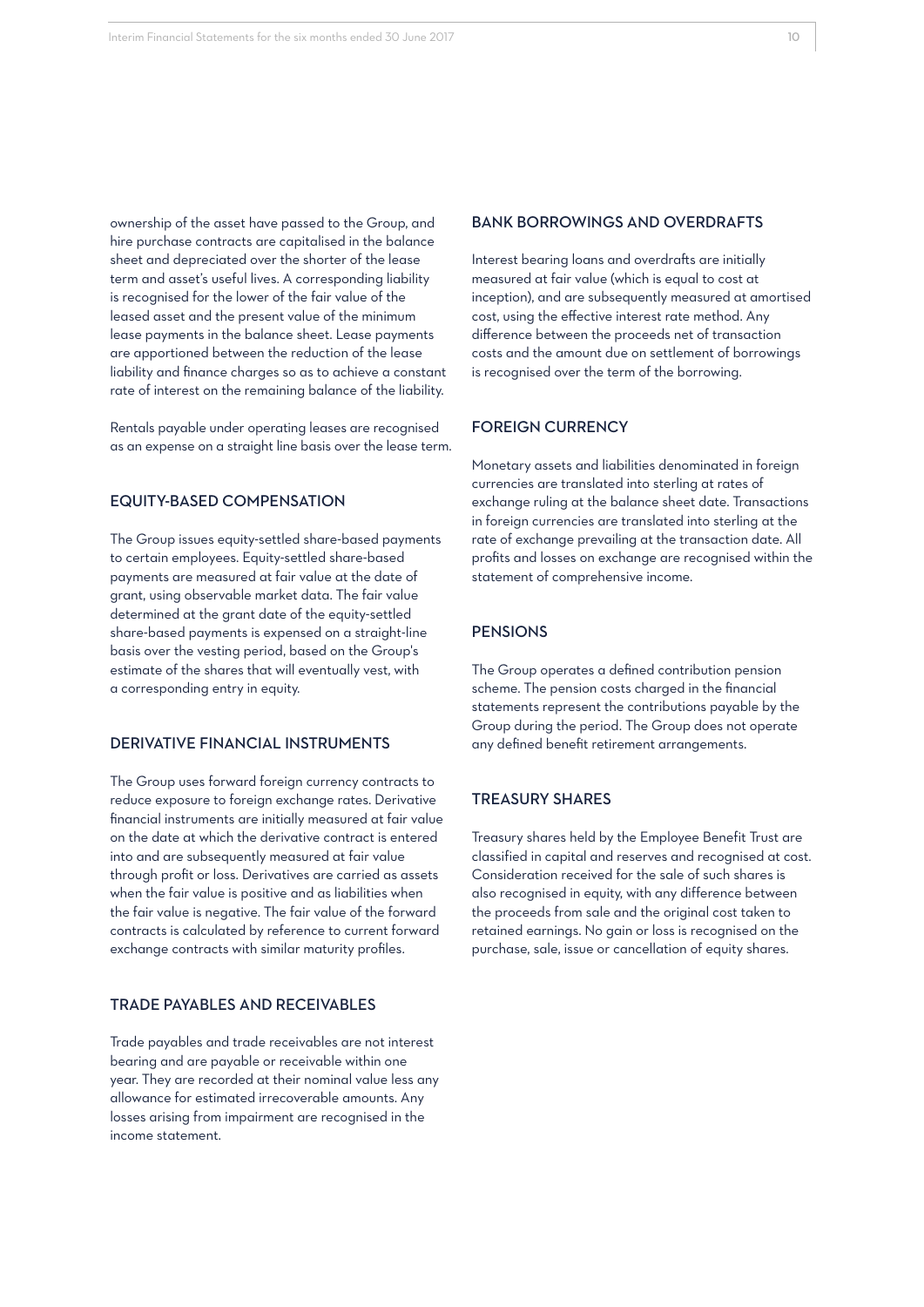### 2. SEGMENTAL ANALYSIS

The Directors monitor the performance of the Group by reference to the results of core activities. Core activities relate to motorsport and advanced engineering activity. A segmental analysis of the Group's performance is attached below.

SIX MONTHS ENDED 30 JUNE 2017

|                                                             | Formula One | <b>WAE</b> | Other   | Total  |
|-------------------------------------------------------------|-------------|------------|---------|--------|
|                                                             | £000        | £000       | £000    | £000   |
| Revenue                                                     | 65,527      | 19,860     | 482     | 85,869 |
| Other operating income                                      | 12,126      | 727        | 51      | 12,904 |
|                                                             | 77,653      | 20,587     | 533     | 98,773 |
| Net profit/(loss) on ordinary<br>activities before taxation | 8,286       | 3,066      | (2,078) | 9,274  |

#### SIX MONTHS ENDED 30 JUNE 2016

|                                                             | Formula One | <b>WAE</b> | Other   | Total  |
|-------------------------------------------------------------|-------------|------------|---------|--------|
|                                                             | £000        | £000       | £000    | £000   |
| Revenue                                                     | 51,352      | 20,560     | 8,071   | 79,983 |
| Other operating income                                      | 6.501       | 883        | 98      | 7,482  |
|                                                             | 57,853      | 21,443     | 8.169   | 87,465 |
| Net profit/(loss) on ordinary<br>activities before taxation | 2.697       | 3,245      | (3,750) | 2,192  |

### 3. INTEREST PAYABLE AND SIMILAR CHARGES

|                                                                 | 2017 | 2016 |
|-----------------------------------------------------------------|------|------|
|                                                                 | £000 | £000 |
| Interest on bank borrowings                                     | 377  | 469  |
| Interest payable on finance leases and hire purchase agreements | 20   | 29   |
|                                                                 | 397  | 498  |

# 4. TAXATION

The Group has estimated losses of approximately £95.9 million (31 December 2016: £119.6 million) available to carry forward against future trading profits. No deferred tax asset has been recognised in respect of these losses due to the uncertainty of the period over which they will be offset against taxable profits.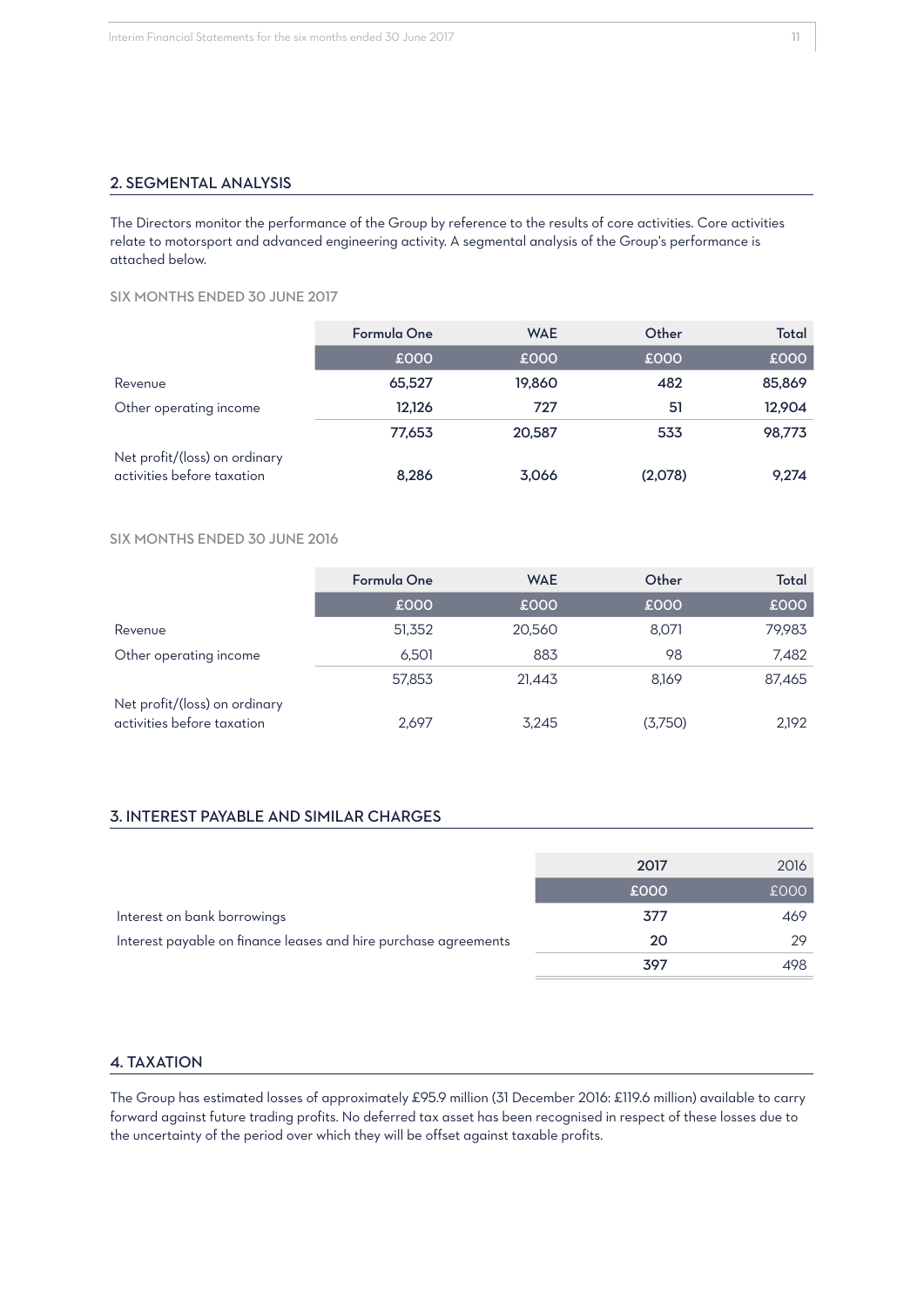# 5. EARNINGS PER SHARE

|                                                                                     | 2017       | 2016       |
|-------------------------------------------------------------------------------------|------------|------------|
|                                                                                     | No.        | No.        |
| Ordinary shares in issue                                                            | 10,000,000 | 10,000,000 |
| Weighted average number of shares held by WGP Trust                                 | (350,000)  | (350,000)  |
| Weighted average number of shares for the purposes of basic<br>earnings per share   | 9,650,000  | 9,650,000  |
| Effect of share options on dilutive potential ordinary shares                       | 215,000    | 290,000    |
| Weighted average number of shares for the purposes of diluted<br>earnings per share | 9,865,000  | 9,940,000  |

### 6. INTANGIBLE FIXED ASSETS

|                       | Software | Total |
|-----------------------|----------|-------|
|                       | £000     | £000  |
| Cost                  |          |       |
|                       |          |       |
| At 1 January 2017     | 2,162    | 2,162 |
| Additions             | 328      | 328   |
| At 30 June 2017       | 2,490    | 2,490 |
| Amortisation          |          |       |
| At 1 January 2017     | 1,060    | 1,060 |
| Charge for the period | 247      | 247   |
| At 30 June 2017       | 1,307    | 1,307 |
| Net book value        |          |       |
| At 30 June 2017       | 1,183    | 1,183 |
| At 31 December 2016   | 1,102    | 1,102 |

### 7. HERITAGE ASSETS

|                   | £000   |
|-------------------|--------|
| Valuation         |        |
| At 1 January 2017 | 21,708 |
| Disposals         | (225)  |
| At 30 June 2017   | 21,483 |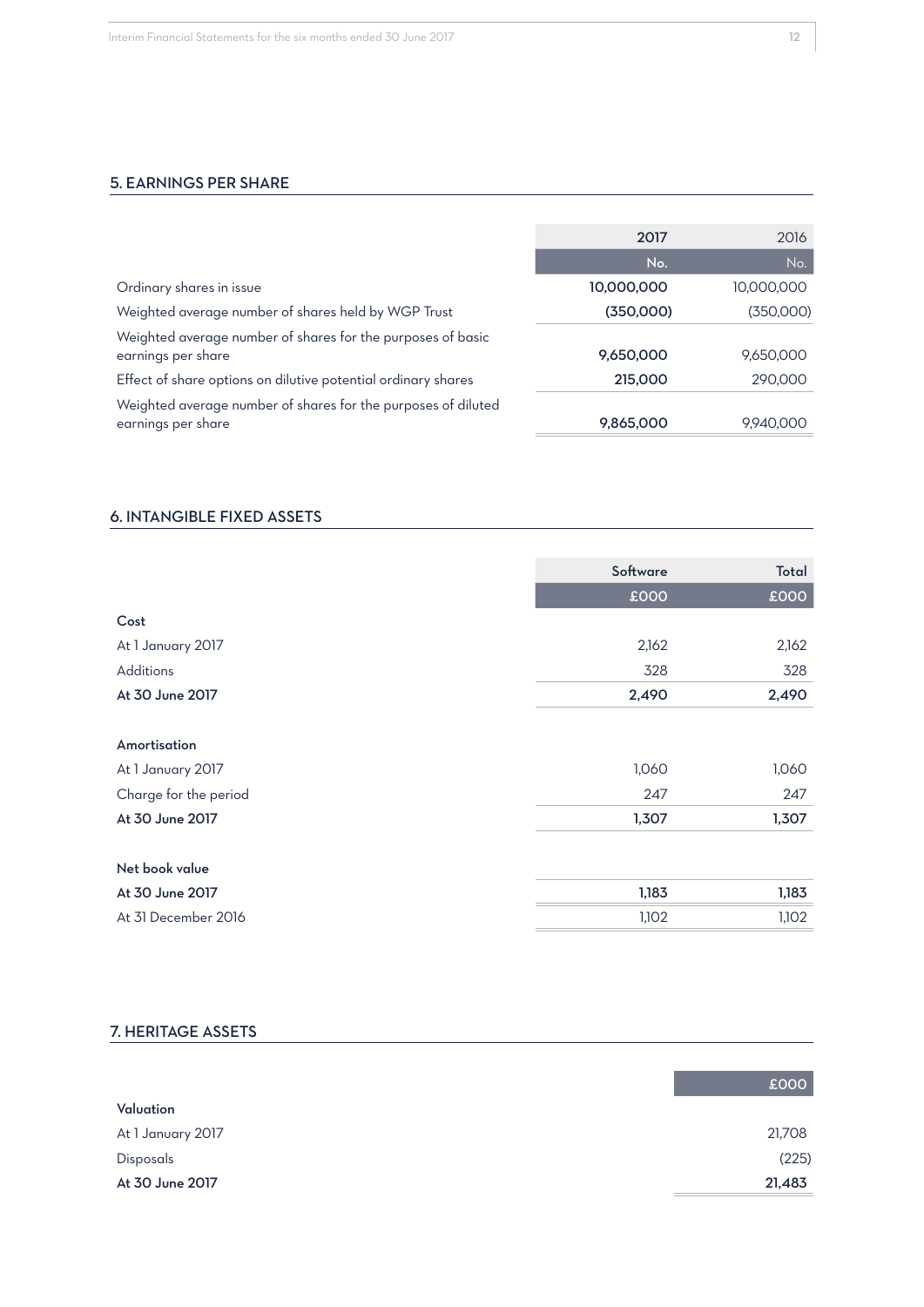### 8. TANGIBLE FIXED ASSETS

|                       | <b>Freehold land</b><br>and buildings | <b>Plant</b> and<br>machinery | <b>Fixtures and</b><br>fittings | Total  |
|-----------------------|---------------------------------------|-------------------------------|---------------------------------|--------|
|                       | £000                                  | £000                          | £000                            | £000   |
| Cost                  |                                       |                               |                                 |        |
| At 1 January 2017     | 30,961                                | 52,509                        | 1,627                           | 85,097 |
| <b>Additions</b>      | 245                                   | 978                           | 178                             | 1,401  |
| At 30 June 2017       | 31,206                                | 53,487                        | 1,805                           | 86,498 |
| Depreciation          |                                       |                               |                                 |        |
| At 1 January 2017     | 671                                   | 39,066                        | 1,085                           | 40,822 |
| Charge for the period | 175                                   | 2,403                         | 120                             | 2,698  |
| At 30 June 2017       | 846                                   | 41,469                        | 1,205                           | 43,520 |
| Net book value        |                                       |                               |                                 |        |
| At 30 June 2017       | 30,360                                | 12,018                        | 600                             | 42,978 |
| At 31 December 2016   | 30,290                                | 13,443                        | 542                             | 44,275 |

# 9. NOTES TO THE CONSOLIDATED STATEMENT OF CASH FLOWS RECONCILIATION OF PROFIT TO NET CASH FLOW FROM OPERATING ACTIVITIES

|                                                                                       | <b>Note</b> | 2017    | 2016    |
|---------------------------------------------------------------------------------------|-------------|---------|---------|
|                                                                                       |             | £000    | £000    |
| Profit for the period                                                                 |             | 9,274   | 2,192   |
| Net finance costs                                                                     |             | 397     | 498     |
| Movement on derivative financial instruments at<br>fair value through profit and loss |             | (2,624) | 2,704   |
| Depreciation and amortisation charges                                                 | 6, 8        | 2,945   | 1,806   |
| Equity based compensation                                                             |             | 390     | 531     |
| Profit on disposal of fixed assets                                                    |             | (245)   | (111)   |
| Increase in stocks                                                                    |             | (1,710) | (1,857) |
| Decrease in debtors                                                                   |             | 6,220   | 4,186   |
| (Decrease)/increase in creditors                                                      |             | (2,469) | 7,442   |
| Net cash inflow from operating activities                                             |             | 12,178  | 17.391  |